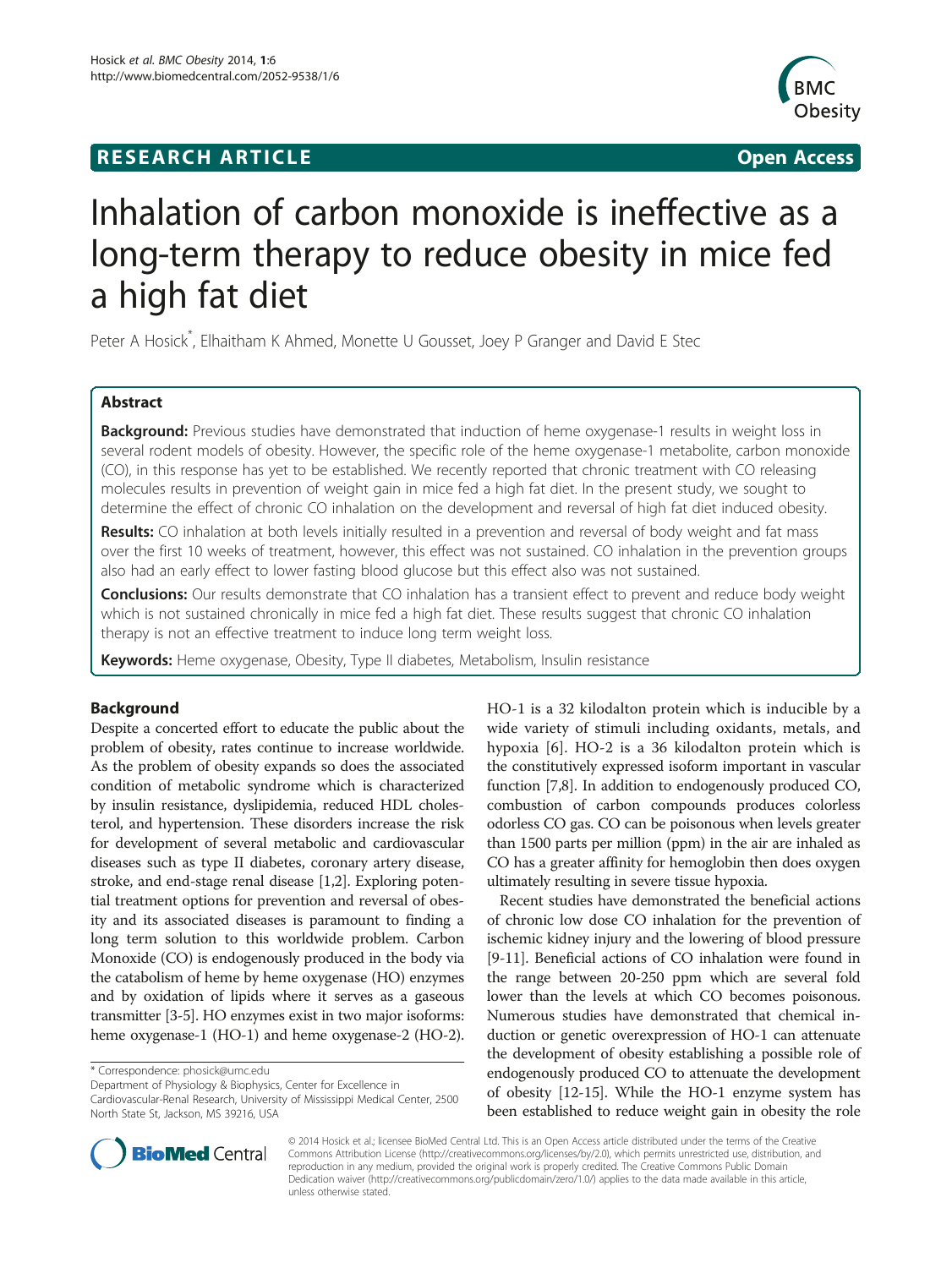of HO metabolite CO has received less attention for its role in obesity prevention. Recently our lab demonstrated that chronic treatment with CO releasing molecules (CORMs), which release CO independent of HO-1 induction, prevent the development of obesity in mice fed a high fat diet [\[16\]](#page-8-0). Based upon our findings that chronic treatment with CORMs attenuates weight gain in mice fed a high fat diet, we sought to determine if CO inhalation would have a similar effect as CORM injection in the prevention of obesity in response to a high fat diet. In the present study, 4 groups of mice on a high fat diet were placed in a CO inhalation chamber daily for 30 weeks to determine the specific effect of chronic CO inhalation on either the development or reversal of dietary induced obesity.

## Methods

#### Animals

The experimental procedures and protocols of this study conform to the National Institutes of Health Guide for the Care and Use of Laboratory Animals and were approved by the Institutional Animal Care and Use Committee of the University of Mississippi Medical Center.

The ability of CO inhalation to either prevent or reverse obesity was studied using separate groups exposed to 2 different concentrations of CO. CO inhalation was performed in a specially designed chamber which allowed mice to be exposed to different levels of CO without leaving their home cages. Two different levels of CO inhalation exposures were used in the present study. Mice were exposed to CO at 28 parts per million (ppm) for 2 hours daily (CO-28) or 200 ppm CO for 1 hour daily (CO-200). All mice were housed under standard conditions with full access to a 60% high fat diet (diet # D12492, Research Diets, Inc., New Brunswick, NJ) and water. Control mice were fed the high fat diet but did not did not receive any CO exposure. For the prevention study, a separate cohort of mice was maintained on a 17% normal fat diet (Teklad 22/5 rodent diet, #8640, Harland Laboratories, Inc., Indianapolis, IN).

## CO inhalation

Mice were exposed to CO in a  $25 \times 27 \times 38$  cm clear plastic chamber. A mixture of CO and air was flushed through the chamber at a rate of 0.05–30 l/min. Pure CO gas was mixed with appropriate amounts of air to dilute the CO to the desired concentration in parts per million (ppm), either  $\sim$ 28 or 200 ppm CO. A sampling line was fed from the chamber and passed through a Grey Wolf Indoor Air IQ-410 CO gas analyzer (Shelton, CT) which was connected to a lap-top computer and gave real time CO gas measurements using the Wolf-Sense software package (Version 2011.28, Shelton, CT). The CO concentration was verified using a handheld

CO meter placed inside the inhalation chamber (C.E., China). This setup allowed for mice to be exposed to the different levels of CO with free access to food and water in their home cages throughout the daily treatment periods. Mice were exposed to CO in the mornings for 2 hours in mice receiving 28 ppm CO and for 1 hour in mice receiving 200 ppm.

#### Carboxyhemoglobin (COHb) measurement

Using a separate group of mice from those used in the chronic CO inhalation studies; COHb was measured before, immediately after and at 30, 60 and 90 minutes following each CO inhalation exposure protocol. Blood was collected via the orbital sinus under light isoflurane anesthesia. Immediately after collection, the blood sample was analyzed for COHb levels using Radiometer ABL80 Flex CO-OX analyzer (Westlake, OH) which requires 105 μl of whole blood. COHb levels are expressed as a percentage of total hemoglobin.

## Body composition (EchoMRI)

Body composition of all mice was assessed at 6 week intervals throughout the study using magnetic resonance imaging (EchoMRI-900TM, Echo Medical System, Houston, TX). EchoMRI measurements were performed in conscious mice placed in a thin-walled plastic cylinder with a cylindrical plastic insert added to limit movement of the mice. Mice were briefly submitted to a low intensity electromagnetic field allowing both fat mass and lean mass to be measured.

#### Fasting glucose

Following an overnight fast  $(\sim 16$  hours) a blood sample was obtained under isoflorane anesthesia via orbital sinus. Blood glucose was measured using an Accu-Chek Advantage glucometer (Roche, Mannheim, Germany).

Oxygen consumption, carbon dioxide production and motor activity. Twenty-eight weeks after the initiation the experimental protocol 4 mice from each group were placed individually in an acrylic cage (16 cm  $\times$ 24 cm  $\times$  17 cm) equipped with a metabolic monitoring system (AccuScan system, Harvard Apparatus, Holliston, Massachusetts) for measurements of oxygen consumption  $(VO_2)$ , carbon dioxide production  $(VCO_2)$  and respiratory quotient (RQ) as previously described [\[15,16\]](#page-8-0).  $VO_2$ ,  $VCO_2$ and RQ were determined daily (for 2 min every 10-min interval) and expressed as the 24 hour average. RQ was calculated by the formula:  $VCO<sub>2</sub>/VO<sub>2</sub>$ . Motor activity was determined using infrared light beams mounted in the cages in  $x$ ,  $y$ , and  $z$  axes. Heat production was derived from the following formula  $(4.33 + (0.67 * RQ) * VO<sub>2</sub> * weight$  $(g)*60$ . After the mice were acclimatized to the new environment for 1 day,  $VO<sub>2</sub>$ ,  $VCO<sub>2</sub>$ , RQ and animal activity were recorded for 2 consecutive days.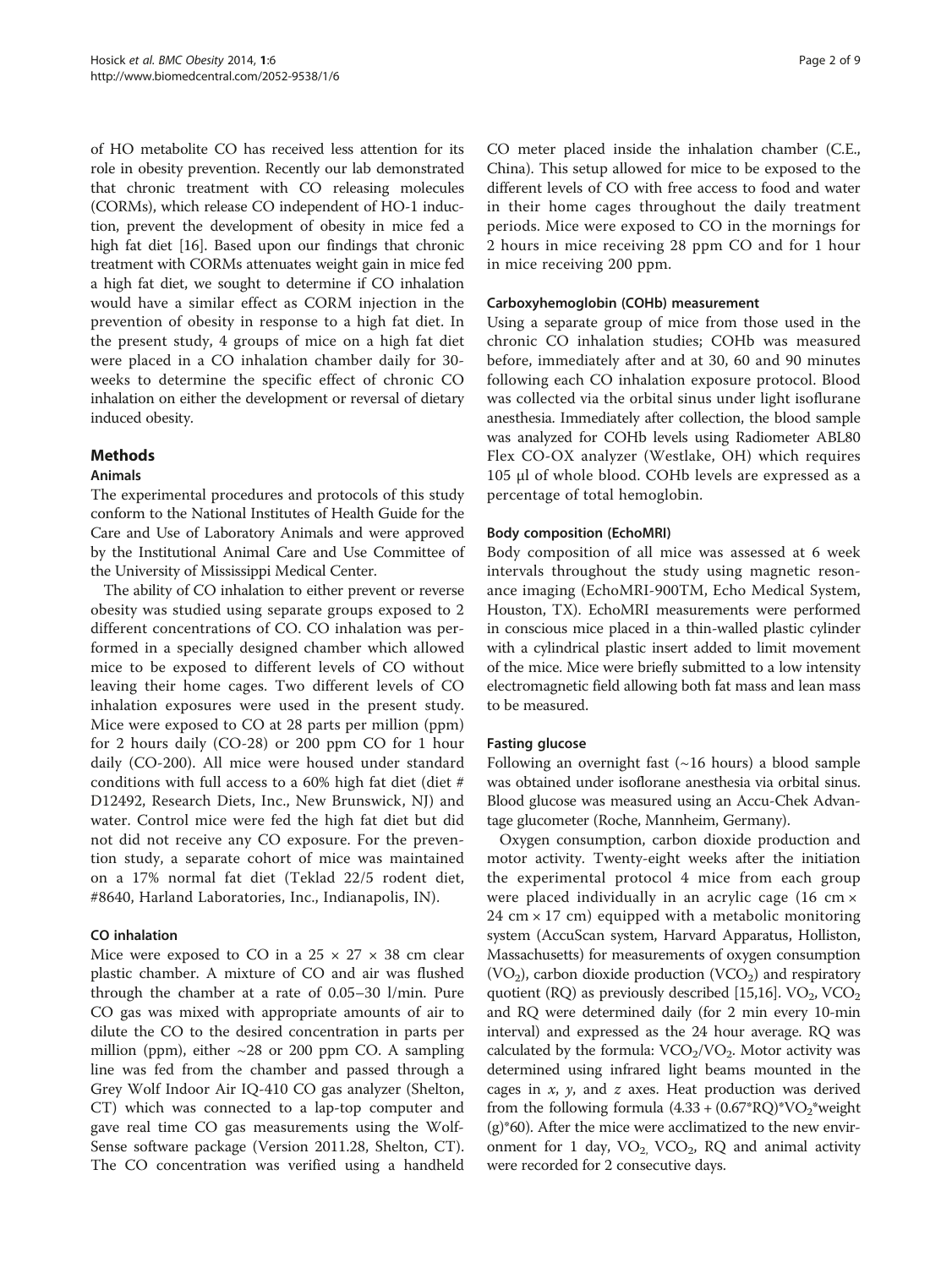#### Glucose tolerance test

For glucose tolerance tests (GTT), mice were subjected to an overnight fast (∼16 h) and intraperitoneal (IP) injection of D-glucose (1 g/kg of body weight). Blood glucose was monitored at 0, 15, 30, 60, and 90 min after glucose injection using a portable glucose analyzer (Accu-Chek Advantage glucometer, Roche, Mannheim, Germany).

#### Food consumption

Food consumption was measured at two time points, early (10 weeks) and late (28 weeks) during the 30 weeks of inhalation treatment. The total amount of food was weighed daily in the morning for 5 consecutive days. The daily consumption over the 5 day period was averaged for each mouse to obtain 24-hour food consumption.

#### Western blot analysis

Western blots were performed on lysates prepared from tissues collected at the end of the experiments. Samples of 30 μg of protein were boiled in Laemmli sample buffer (Bio-Rad, Hercules, CA) for 5 min and electrophoresed on 10 or 12.5% SDS-polyacrylamide gels and blotted onto nitrocellulose membrane. Membranes were blocked with Odyssey blocking buffer (LI-COR, Lincoln, NE) for 2 hours at room temperature and then incubated with primary antibodies overnight at 4°C. Membranes were incubated with either Alex 680 (Molecular Probes) or IR Dye 800 (Rockland, Gilbertsville, PA) secondary antibodies for 1 hour at room temperature. Membranes were visualized using an Odyssey infrared imager (Li-COR, Lincoln, NE) which allows for the simultaneous detection of two proteins. Densitometry analysis was performed using Odyssey software (LI-COR, Lincoln, NE). Antibodies for Western blots were as follows: aldehyde dehydrogenase-1 (ALDH1A1; Abcam, Cambridge, MA), HO-1 (Enzo Life Sciences, Farmingdale, NY), nuclear receptor factor-1 (NRF-1; Rockland, Gilbertsville, PA), peroxisomal proliferating activating receptor-γ coactivator (PGC1-α; Cell Signaling Tech, Boston, MA), uncoupling protein-1 (UCP-1; Sigma, St. Louis, MO) and β-actin (Abcam, Cambridge, MA). All antibodies were used at a ratio of 1:1000 with blocking buffer, the lone exception being β-actin which was used at a ratio of 1:5000. All blots from tissue samples were run in duplicate with 3 samples from each group per gel with prevention reversal samples run on separate gels. These proteins were selected based upon our previous study which demonstrated that these proteins are regulated by CO [\[16](#page-8-0)].

#### **Statistics**

All data are presented as mean ± s.e.m. Differences between treatment groups were determined using one-way analysis of variance with a *post hoc* test (Dunnett's). A  $P < 0.05$  was considered to be significant. All analyses were performed with SigmaStat (Systat software Inc., Richmond, CA, USA).

#### Results

#### Co inhalation and blood carboxyhemoglobin levels

The time course of CO inhalation on blood carboxyhemoglobin (COHb) levels in response to inhalation of 28 or 200 ppm CO was examined in separate groups of mice. CO inhalation of 28 ppm for 2 hours resulted in significant doubling of blood COHb levels which returned to baseline levels 60 min after being removed from CO inhalation chamber (Figure 1). CO inhalation of 200 ppm CO for 1 hour resulted in an increase in blood COHb levels by 8 fold which were still significantly elevated from baseline 60 min after inhalation but returned to baseline levels by 90 min post inhalation (Figure 1). These dissociation profiles are in agreement with a previous study which examined the effects of high levels (500 ppm) CO inhalation in mice [[17](#page-8-0)].

## Chronic CO inhalation transiently reduces body mass and fat

In the obesity prevention groups, high fat diet resulted in elevations in body weight by week 6 of treatment compared to mice fed a normal 17% fat mouse chow (Figure [2A](#page-3-0)). Both CO inhalation groups exhibited a reduction of body weight after 8 weeks of treatment which remained until week 16 of treatment at which point body weight was no different from control high fat diet mice (Figure [2A](#page-3-0)). CO-28 mice had a significant reduction in body weight as compared to control high fat mice at weeks 23 and 24; however, body weight increased to similar levels at week 25 and remained similar for the duration of the study (Figure [2A](#page-3-0)). Body fat percentage was significantly reduced in the normal diet control prevention mice compared to all high fat diet mice at all time points measured (Figure [2B](#page-3-0)). While body weight was significantly reduced at 8 weeks into treatment in the CO-28 mice, body fat percentage as measured by

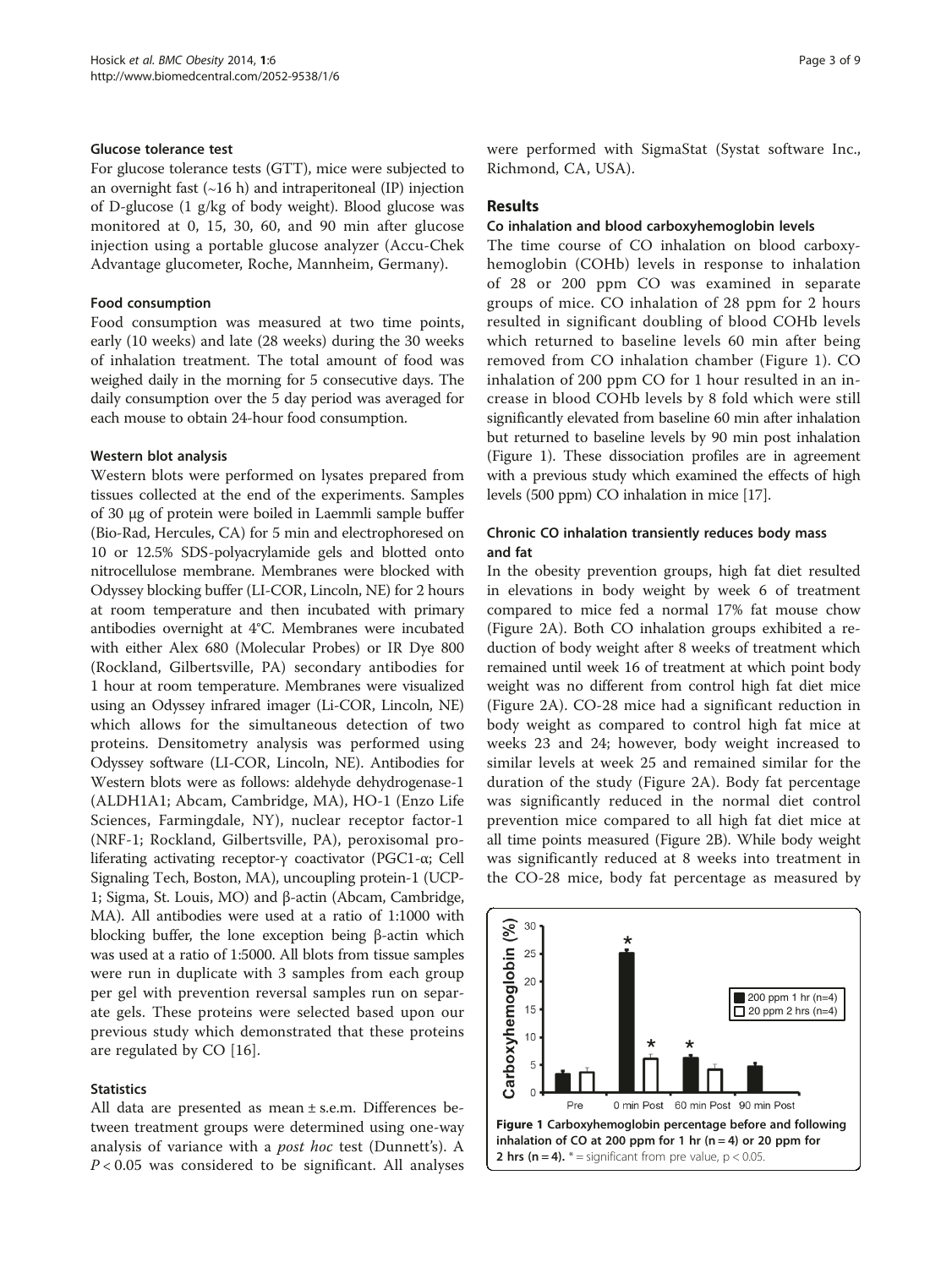<span id="page-3-0"></span>

EchoMRI was not significantly reduced until 12 weeks into treatment (Figure 2B). At week 18 of the study, body fat percentage was not different in the CO-28 mice; however, it was significantly reduced by 24 weeks (Figure 2B). Surprisingly, body fat percentage was significantly increased in the CO-28 mice as compared to the other groups of high fat fed mice at week 30 (Figure 2B). Body fat percentage in the CO-200 treatment group was significantly reduced compared to the high fat control group at only week 6 of treatment and then remained at similar levels for the duration of the study (Figure 2B).

In the obesity reversal groups, both CO inhalation groups exhibited a significant reversal of weight gain in the first 5-10 weeks of treatment (Figure 2C). However, this effect was lost after week 10 and their body weights returned to similar levels as compared to the control high fat diet group (Figure 2C). Body fat percentage was significantly reduced in the CO-28 group at weeks 6 and 12 into treatment; whereas, the CO-200 group was significantly reduced at week 6 only (Figure 2D). There was no significant difference in body fat mass between the groups for the remainder of the obesity reversal study (Figure 2D).

#### Chronic CO inhalation transiently reduces blood glucose levels

In the obesity prevention groups, both the CO-28 and CO-200 groups had significantly reduced blood glucose compared to the high fat diet control mice at 6 and 12 weeks into treatment but this effect was lost was lost at 18, 24, and 30 weeks (Figure [3A](#page-4-0)). Normal diet control mice had significantly reduced blood glucose levels from all other groups at each time point measured (Figure [3](#page-4-0)A). The CO-28 reversal obesity mice had significantly reduced blood glucose level at 6 weeks, however; by week 24 these mice had blood glucose levels significantly elevated compared to control mice (Figure [3B](#page-4-0)). Fasted blood glucose of the CO-200 mice was not different from the HFD control mice at any time point measured (Figure [3](#page-4-0)B).

## Chronic treatment with CO has no long term effect on oxygen consumption, carbon dioxide production, motor activity, heat production, or food intake

In obesity prevention groups, no significant differences existed in  $VO<sub>2</sub>$ , VCO<sub>2</sub>, or Respiratory Exchange Ratio (RER) between any of the groups (Table [1](#page-4-0)). Heat production was greater in all HFD groups compared to normal diet controls  $(p < 0.05)$  whereas motor activity was reduced in all HFD groups compared to normal diets controls  $(p < 0.05)$ (Table [1\)](#page-4-0). Finally, the normal weight group had significantly reduced food intake compared to the HF control group at week 10 of the treatment  $(p < 0.05)$  (Table [1\)](#page-4-0). In the obesity reversal groups there was no significant difference between the groups with respect toward  $VO_2$ ,  $VCO_2$ , RER, heat production, motor activity, or food intake at either time point measured (Table [1](#page-4-0)).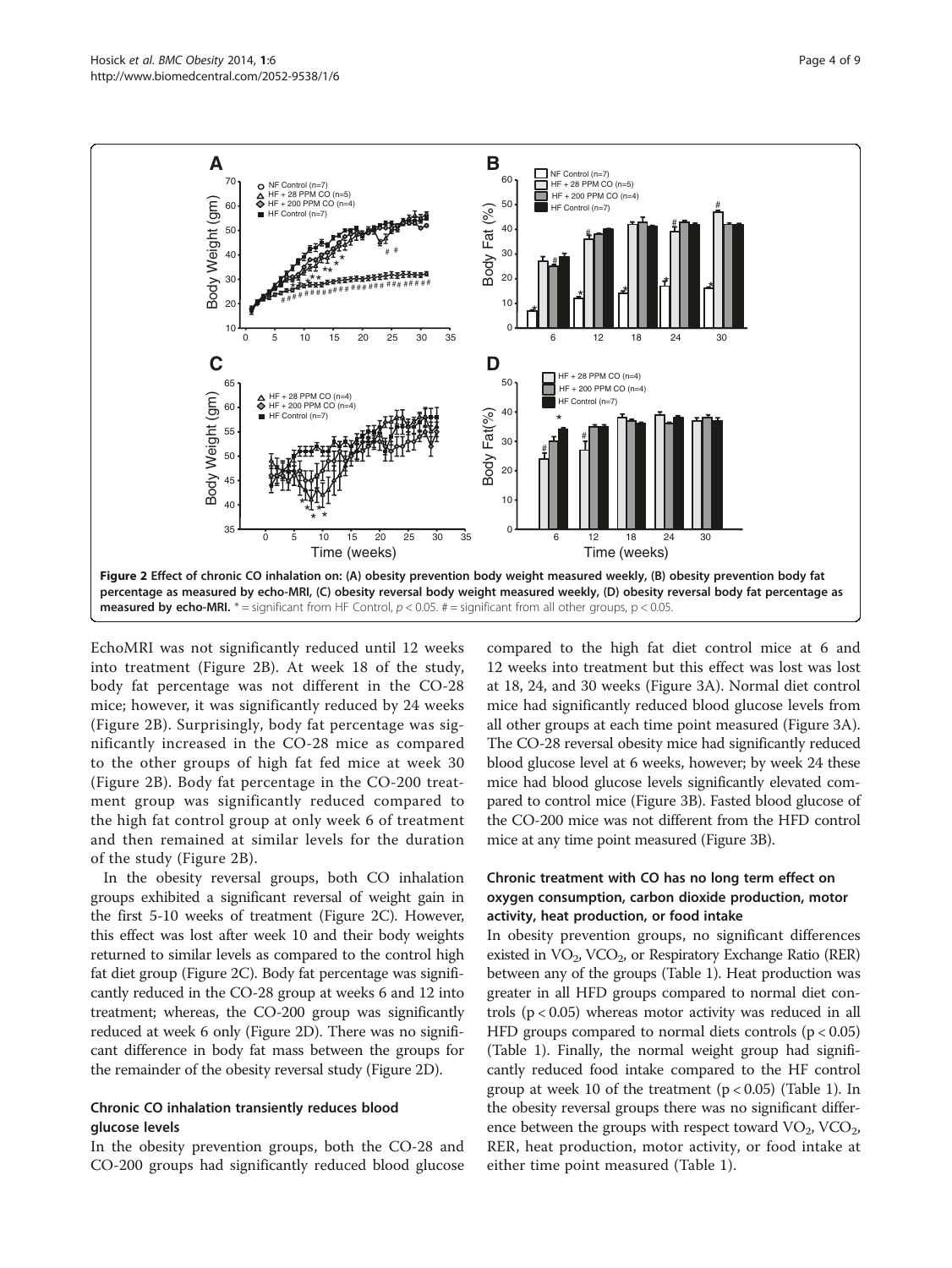<span id="page-4-0"></span>

## Chronic treatment with CO ameliorates the high fat diet induced increase in HO-1 in epididymal adipose tissue

In obesity reversal groups, HO-1 in epididymal adipose tissue was reduced by CO treatment: however, the reduction was only significant in the  $CO-200$  mice ( $p < 0.05$ ) (Figure [4\)](#page-5-0). In obesity prevention groups, all HFD groups had increased HO-1 protein in epididymal adipose tissue compared to the normal diet group ( $p < 0.05$ ) (Figure [4](#page-5-0)). Both CO inhalation groups had significantly reduced HO-1 compared to the high fat diet group.

#### Chronic treatment with CO has differential effects on markers of mitochondrial biogenesis in epididymal adipose tissue

High fat diet reduced the marker of mitochondrial biogenesis NRF-1 ( $p < 0.05$ ) in the prevention group. CO-28 treatment in the prevention groups had and additional effect to reduce the level of NRF-1 ( $p < 0.05$ ) (Figure [5](#page-6-0)). The HFD Control group had a trend towards a reduc-

tion in the mitochondrial inhibitor ALDH1A1 ( $p = 0.065$ ) whereas there was no trend towards reduced ALDH1A1 in either CO inhalation group (Figure [5](#page-6-0)). In the obesity reversal groups, NRF-1 was reduced by CO-28 treatment compared to both other groups  $(p < 0.05)$  (Figure [4\)](#page-5-0).

#### **Discussion**

Induction of HO-1 has been demonstrated to prevent the development of obesity in several rodent models [[12-15](#page-8-0)]. However, the specific role of its metabolite, CO, in this response has not been established. We recently reported that chronic treatment with a CO releasing molecule, CORM-A1, prevented obesity in mice fed a high fat diet by increasing  $O_2$  consumption, heat production, and increased proteins in epididymal adipose tissue related to browning of adipose tissue [\[16](#page-8-0)]. In that study, CORM-A1 was administered by IP injection at a dose that does not increase blood COHb levels [\[16](#page-8-0)]. In the present study, we sought to determine if administration of CO

|  |  | Table 1 Average oxygen consumption (VO <sub>2</sub> ), carbon dioxide production (VCO <sub>2</sub> ), respiratory exchange ratio (RER), heat |  |
|--|--|----------------------------------------------------------------------------------------------------------------------------------------------|--|
|  |  | production, motor activity, food consumption at week 10 of treatment and food consumption at week 28 of treatment                            |  |

|                       |                 |                 | Prevention      | Reversal         |                 |                 |                 |
|-----------------------|-----------------|-----------------|-----------------|------------------|-----------------|-----------------|-----------------|
|                       | <b>HFD</b>      | <b>HFD</b>      | <b>HFD</b>      | <b>Normal</b>    | <b>HFD</b>      | <b>HFD</b>      | <b>HFD</b>      |
|                       | $CO-28$         | $CO-200$        | Control         | Control          | $CO-28$         | $CO-200$        | Control         |
|                       | $(n = 4)$       | $(n = 4)$       | $(n = 4)$       | $(n = 4)$        | $(n = 4)$       | $(n = 4)$       | $(n = 4)$       |
| $VO2$ (ml/kg/min)     | $54.2 \pm 8.2$  | $50.3 \pm 8.1$  | $55.6 \pm 2.8$  | $61.5 \pm 5.7$   | $56.5 \pm 12.4$ | $55.8 \pm 8.8$  | $52.7 \pm 8.7$  |
| $VCO2$ (ml/kg/min)    | $40.3 \pm 6.5$  | $37.0 \pm 7.3$  | $40.7 \pm 2.4$  | $46.0 \pm 4.4$   | $41.2 \pm 9.6$  | $40.7 \pm 6.5$  | $39.1 \pm 7.5$  |
| <b>RFR</b>            | $0.73 \pm 0.02$ | $0.73 \pm 0.04$ | $0.73 \pm 0.02$ | $0.74 \pm 0.02$  | $0.73 \pm 0.03$ | $0.73 \pm 0.01$ | $0.74 \pm 0.02$ |
| Heat Prod. (Cal/hr)   | $826 \pm 135$   | $797 \pm 105$   | $857 \pm 43$    | $605 \pm 68*$    | $828 \pm 168$   | $912 \pm 158$   | $883 \pm 84$    |
| Motor Act. (m/day)    | $3.88 \pm 0.90$ | $3.39 \pm 0.56$ | $4.44 \pm 1.84$ | $8.87 \pm 1.51*$ | $4.52 \pm 2.15$ | $6.76 \pm 3.24$ | $3.77 \pm 2.94$ |
| Food 10 weeks (g/day) | $2.8 \pm 0.1$   | $2.5 \pm 0.2$   | $2.2 \pm 0.1$ # | $3.2 \pm 0.8$    | $3.7 \pm 0.4$   | $3.0 \pm 0.1$   | $3.2 \pm 0.4$   |
| Food 28 weeks (g/day) | $3.0 \pm 0.2$   | $3.0 \pm 0.4$   | $3.3 \pm 0.8$   | $3.4 \pm 0.3$    | $3.2 \pm 0.2$   | $3.4 \pm 0.3$   | $3.2 \pm 0.3$   |

Data are mean ± SD. \*Significant from all HFD groups, p < 0.05. #Significant for normal diet control, p < 0.05.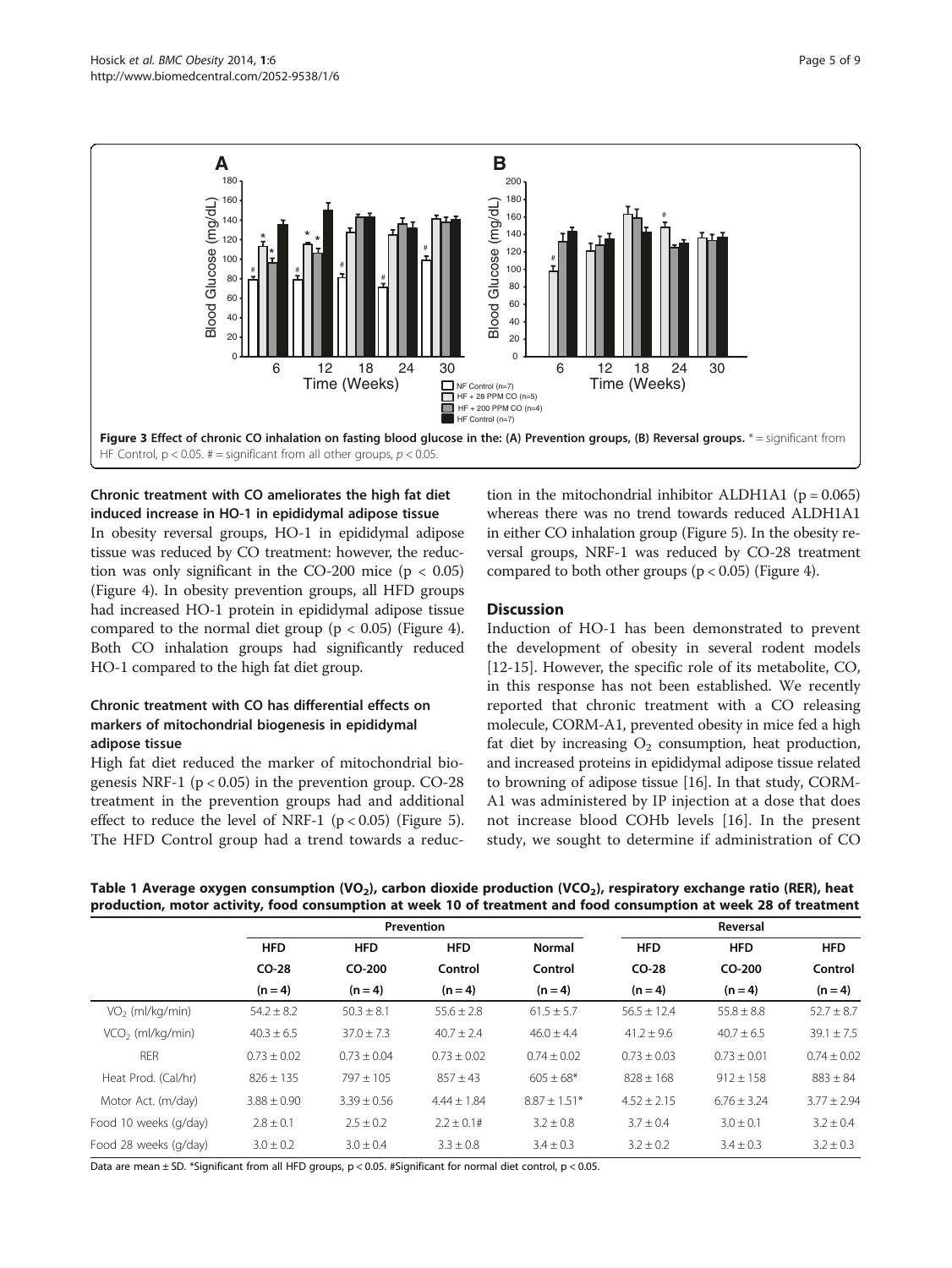<span id="page-5-0"></span>

via inhalation would have similar effects on both the development and maintenance of high fat diet induced obesity via alterations in  $O_2$  consumption, heat production, and remodeling of epididymal adipose tissue. Our results demonstrate that chronic inhalation of CO at either 200 ppm for 1 hour a day or 28 ppm for 2 hours a day resulted in a transient effect to prevent and reverse the progression of obesity in mice fed a high fat diet. This effect started at week 5 of treatment at lasted for 10 weeks in the prevention and 5 weeks in the reversal mice. During this time frame, mice in each treatment protocol exhibited reduced body weights compared to control mice fed a high fat diet despite eating similar amounts of food (Table [1](#page-4-0)). Thus, the reduced body weight in the treatment mice is not believed to be due to alterations in food consumption or interruption of the circadian rhythm. During this time frame, mice were protected against the development of type II diabetes and also exhibited decreased body fat percentage as compared to control mice fed the high fat diet alone. Both the effects on fasting blood glucose levels as well as body fat exhibited in mice receiving CO inhalation were lost after a 10 week period in the

prevention mice and a 5 week period in the reversal mice. Interestingly, obesity prevention mice that received the CO-28 treatment went on to exhibit a greater body fat percentage following 30 of treatment as compared to the other groups on the high fat diet. While the mechanism responsible for the paradoxical nature of this chronic effect is not known, the level of CO exposure in the CO-28 mice is roughly equivalent to that found in cigarette smoke and may be a mechanism by which chronic smoking increases body weight. The paradoxical nature of CO-28 inhalation on body weight in response to a high fat diet needs to be examined in greater detail in future studies.

At present a full explanation for the transient nature of the effect of CO inhalation on body weight in mice fed a high fat diet is unknown. One potential explanation for the early weight loss in response to CO inhalation could be due to partial hypoxia especially in the mice receiving 200 ppm CO as this resulted in an 8 fold increase in blood COHb levels. This response could be a similar to the effect observed in sojourning to high altitudes and experiencing weight loss [\[18\]](#page-8-0). This altitude response is widely believed to be due to the development of anorexic conditions and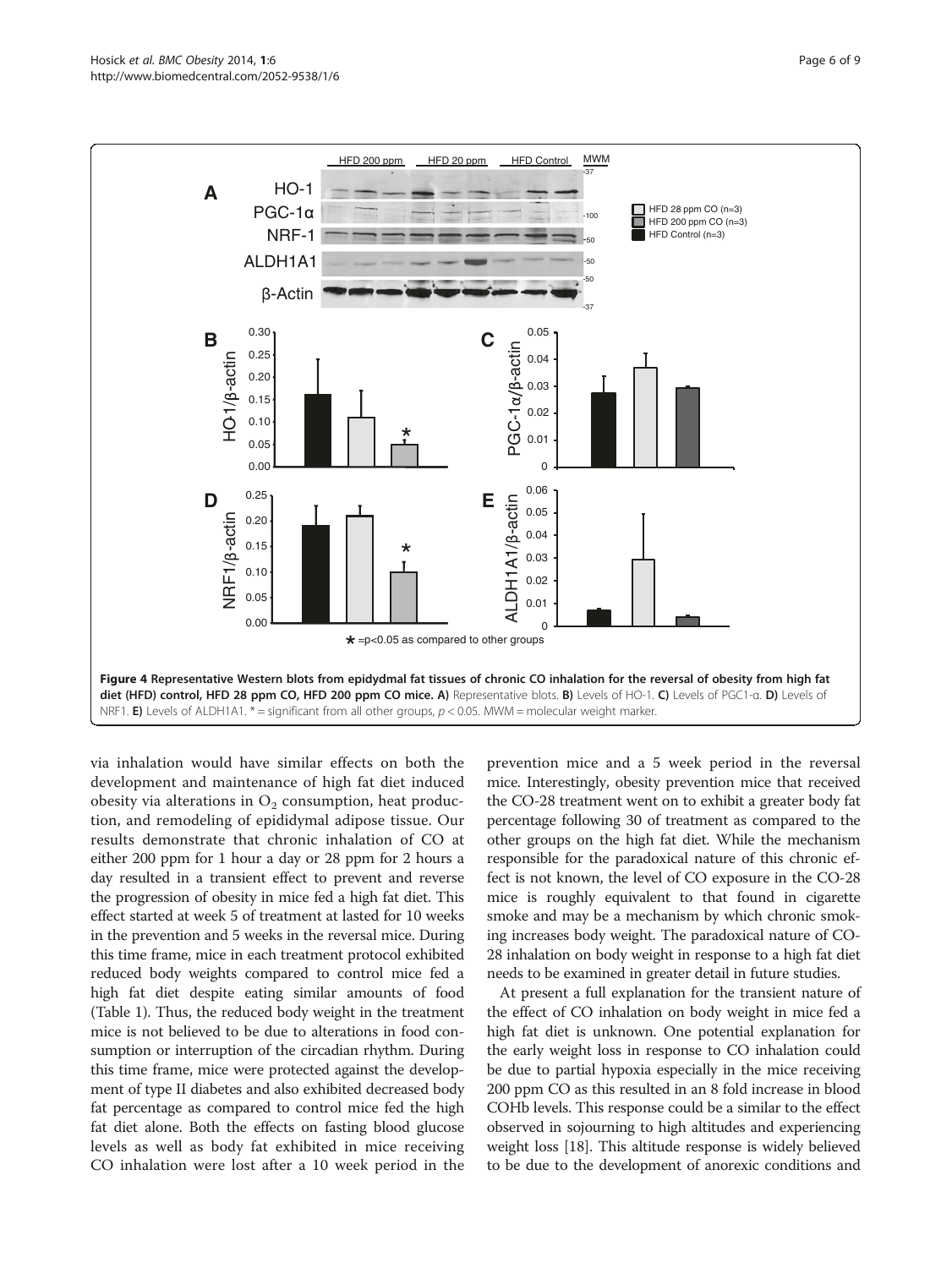<span id="page-6-0"></span>

can be avoided by maintaining adequate caloric intake [[19,20](#page-8-0)]. Several questions regarding the application of this hypothesis to the early effect observed in our CO inhalation groups exist. First, if hypoxic conditions were causing the prevention and reversal of weight loss we would have expected to see a more dramatic response in the CO-200 mice. As these mice were experiencing a greater level of hypoxia due to a more dramatic increase in blood COHb levels; however, that was not the case, in fact the opposite was true. Second, we measured food intake early in the treatment period during the time when the CO inhalation mice had significantly lower body weights compared to control mice. At this point there was no difference in food intake between any of the HFD groups (Table [1](#page-4-0)). Since hypoxia mediated weight loss is characterized by anorexic conditions, we do not believe that hypoxia in the CO inhalation mice explains the transient effect of weight loss observed in the present study.

A lack of a long term effect could be explained by an inability of CO to fully access adipose tissue and stimulate the browning of adipose tissue. This effect of CO on visceral and epididymal adipose tissue was observed in our previous study in which CORM-A1 was administered chronically via IP injection [[16\]](#page-8-0). The mechanism of CO release into the tissue following inhalation is thought to be the same as for oxygen except the affinity of hemoglobin for CO is approximately 230 times that of oxygen. This extremely high affinity of CO for hemoglobin is what causes such severe hypoxia with CO poisoning. Once CO becomes bound to hemoglobin it is difficult to remove; thus, it may not be delivered to peripheral tissues, such as adipose tissue, as effectively as CO released from CORMs administered directly into the peritoneal cavity. It is possible that inhaled CO, which became tightly bound to hemoglobin, was circulated in the blood then became dissociated and exhaled. If this occurs the majority of the CO never would have reached the adipose tissue to function as an intracellular signaling molecule as would be the case when injected or produced endogenously via the HO enzyme system. Therefore, it is possible that the CO inhalation did not have a lasting chronic effect because inhalation of the gas is not an ideal delivery method to increase adipose CO levels chronically. The results from our Western blot experiments would support this hypothesis as no significant differences in markers of increased oxidative metabolism were present in the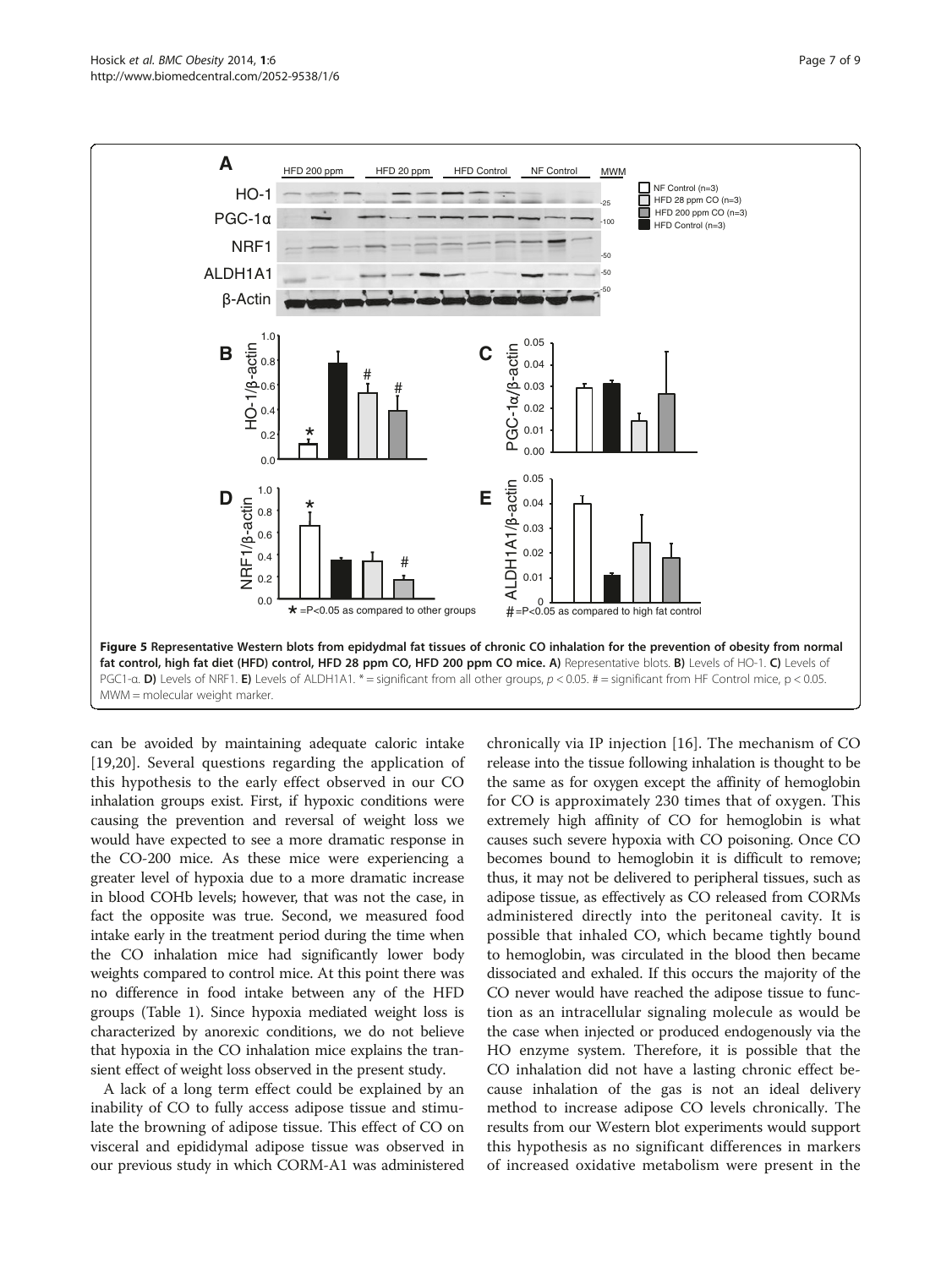CO inhalation mice at 30 weeks of treatment. It is also possible that a different CO inhalation regimen might result sustained weight loss. Zheng et al. recently reported that CO inhalation at 250 ppm for 2 hours daily for 10 weeks resulted in significant weight loss, a decrease in adiposity, and a decrease in food intake measured at the end of the 10 week period [[21](#page-8-0)]. This profile of weight loss is in agreement with the initial weight loss that we observed in our current study. However, whether CO inhalation of 250 ppm for 2 hours daily results in a sustained weight loss over a similar 30 week time frame was not determined in that study [[21](#page-8-0)]. Since CO inhalation of 250 ppm for 2 hours was associated with a decrease in food intake when measured at 10 weeks, it is possible that observed weight loss in this model is a result of hypoxia induced anorexic conditions as previously mentioned. If this were the case the results of Zheng et al. [\[21\]](#page-8-0) would be different from the observed weight loss in our current study, as we did not detect any effect of CO inhalation on food intake measured at either 10 or 28 weeks.

The mechanism responsible for the initial weight loss in the CO inhalation groups is not known at the present time. We did not perform any studies measuring  $O_2$ consumption, heat production, or activity at this early time point. One potential mechanism for the initial weight loss in the CO inhalation group is alteration in the circadian rhythm due to placement in the inhalation chambers. While this is a possibility, mice were placed in the inhalation chambers at the same time each morning about 1 hour after daylight and they were exposed in their home cages with free access to food and water. We did measure food intake early on and did not find any significant difference in the food intake of the any of the groups of mice on a high fat diet suggesting that alterations in food intake at this early time point does not account for the differences in body weight observed in the CO inhalation mice. The apparent trend for CO-28 inhalation to have a greater effect to reduce weight gain early on could possibly be due a greater effect on mitochondrial biogenesis and remodeling of adipocytes both of which could act to increase metabolism and promote weight loss in these mice [[16](#page-8-0)]. It is also possible that this lower level of CO inhalation had a greater central effect to stimulate metabolism through an unidentified pathway; however, without any metabolic data specifically from this early time period the effect of this level of CO inhalation on metabolism is not known. At the end of the 30 week treatment period, we did not observe any changes in proteins such as PGC-1α, NRF-1, and ALDH1A1 in the mice inhaling CO suggesting that any effect CO inhalation may have had on mitochondrial biogenesis or remodeling of adipocytes was not sustained. Previous studies with the central administration of the HO-1 inducer, cobalt protoporphyrin (CoPP), have demonstrated an initial decrease

in body weight that was associated with a decrease in food intake [[22,23\]](#page-8-0). However, while food intake eventually returns to normal levels, body weight is maintained at lower level for weeks [[22,23\]](#page-8-0). Thus, it is possible that inhalation of CO may temporally reset an important central signal eliciting initial weight loss. However, this effect is not long lasting or is compensated for. The compensation for initial weight loss in the mice receiving 28 ppm CO is evident from the fact that these mice had significantly greater body fat compared to the HFD control group at 30 weeks which cannot be explained by differences in lean mass development, food intake or motor activity. Compensation due to alterations in central signaling or in the absorption of food in digestive track will need to be explored in future studies in which more measurements of metabolic state and hormones are made during the initial weight loss period.

#### Conclusions

Our results demonstrate that CO inhalation at 200 and 28 ppm has a transient effect to prevent and reverse obesity. It is not likely that this effect is due to anorexic conditions like that seen in response to high elevation induced hypoxia as food intake was not altered by CO inhalation. While the mechanism responsible for the initial weight loss observed in the present study is not known, our results indicate that chronic inhalation of CO does not produce sustained weight loss. Other treatments to chronically increase CO levels such as CORMs appear to be more promising agents in the long term treatment of obesity.

#### Abbreviations

ALDH1A1: Aldehyde dehydrogenase-1; CO: Carbon monoxide; COHb: Carboxyhemoglobin; CORMs: Carbon monoxide releasing molecules; CO-28: Carbon monoxide treatment at 28 ppm for 2 hour daily; CO-200: Carbon monoxide treatment at 200 ppm for 1 hour daily; GTT: Glucose tolerance test; HO-1: Heme oxygenase-1; IP: Intraperitoneal; NRF-1: Nuclear respiratory factor-1; PGC-1α: Peroxisomal proliferating activating receptor-γ cofactor α; ppm: Parts per million; RQ: Respiratory quotient; VCO2: Volume of carbon dioxide; VO2: Volume of oxygen; kDa: Kilodaltons.

#### Competing interests

The authors declare that they have no competing interests.

#### Authors' contributions

PAH, JPG, and DES conceived and designed the study. PAH, EKA, MUG, and DES collected and analyzed the data. PAH and DES performed statistical analysis. PAH and DES drafted the manuscript. All authors edited and approved the final version of the manuscript.

#### Acknowledgements

The authors would like to acknowledge the support of grants from the National Heart, Lung and Blood Institute, PO1HL-51971, HL088421 (D.E.S.) and 1T32HL105324 (P.A.H).

Received: 8 November 2013 Accepted: 21 February 2014 Published: 4 March 2014